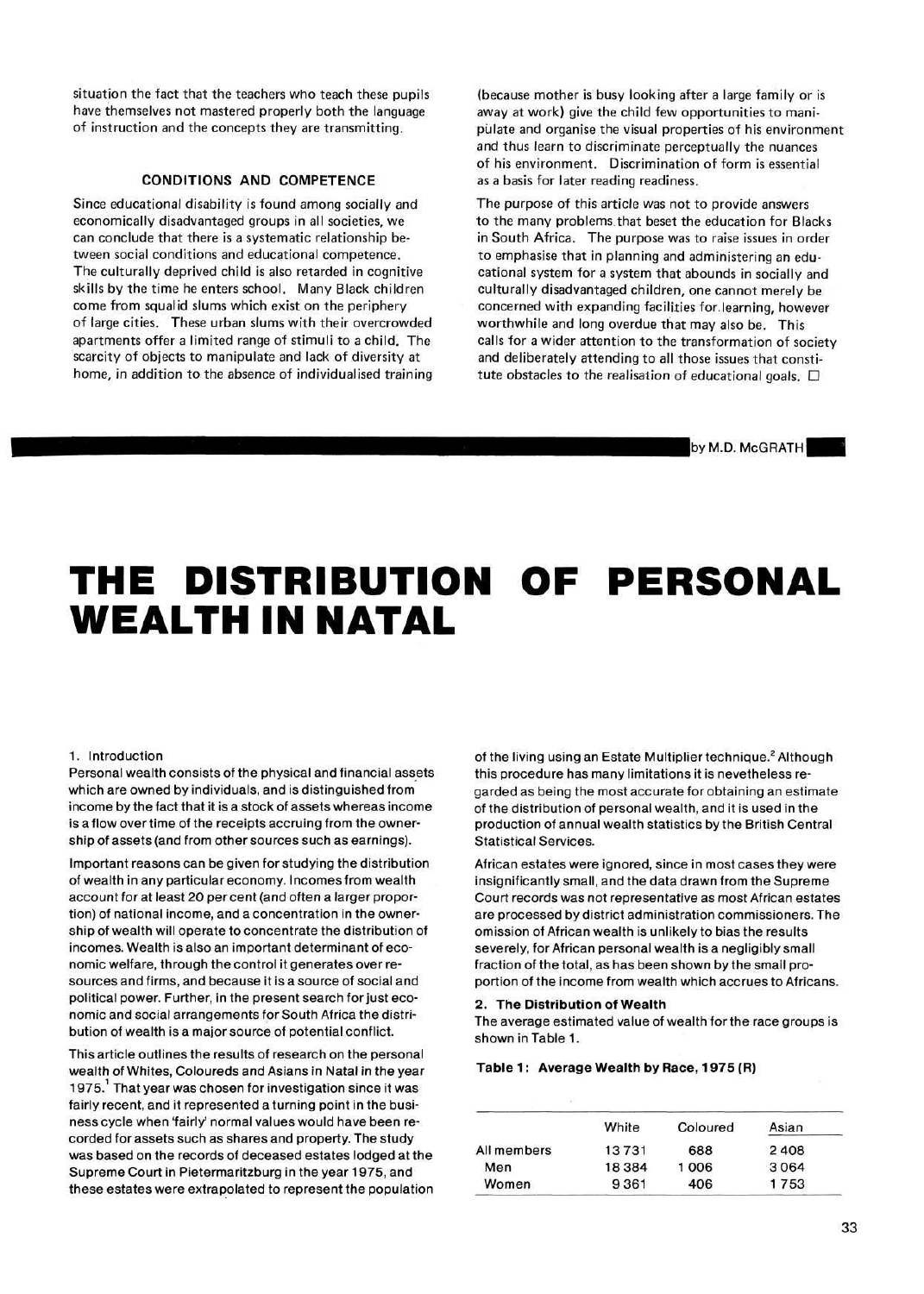In making all the estimates which follow, the population has been limited to members over the age of 20 years as younger people are unlikely to have accumulated any wealth.

The values of assets such as farms, fixed property and shares in unquoted companies are undervalued here, but if they are revalued to more realistic levels, the level of White per capita wealth shown in Table 1 is increased by approximately 30 per cent, and that of Coloureds and Asians increases by less than 15 per cent. The estimates which follow are all based on actual reported wealth, and can thus be regarded as low estimates of concentration between the racial groups.

The sources of the disparities shown in Table 1 are to be found in inequalities of income and savings in past years, and in the rates of return which have been earned on various types of assets.

From Table 1 we see that the average value of White per capita wealth is respectively 20 and 5,7 times greater than the Coloured and Asian figures. These wealth disparities are greater than the income disparities between Whites and Coloureds, and Whites and Asians, which were 5,8 and 4,5 respectively in 1975.

Large inequalities are also found between men and women. The average wealth of White, Coloured and Asian men is respectively 2,0, 2,5 and 1,8 times greater than in the case of women, reflecting the lower earnings and levels of participation of women, as well as the division of assets within families, where men appear to predominate in the nominal ownership of family wealth.

The wealth accruing to selected percentiles of the population of Whites, Coloureds and Asians in the age groups over 20 years are shown in Table 2. An examination of this table shows that the distribution of wealth for Whites is less unequal than for Coloureds and Asians, and that Coloureds and Asians have very similar distributions. Indeed, the share of the top quintile and decile of Whites was smaller that in the equivalent percentiles in Britain and Australia, indicating lower levels of concentration, and was not much higher than in Sweden.

### **Table 2: Estimated Shares of the Top 1,5,10 and 20 per cent of Wealth Owners by Race, 1975**

| Percentage<br>share of | Percentage share of wealth |          |       |  |  |
|------------------------|----------------------------|----------|-------|--|--|
| population             | White                      | Coloured | Asian |  |  |
| Top                    | 27,7                       | 42,3     | 52,1  |  |  |
| Top<br>5               | 50,7                       | 79.9     | 80.7  |  |  |
| Top 10                 | 65.3                       | 96,2     | 93,7  |  |  |
| Top 20                 | 82,0                       | 99.9     | 99.4  |  |  |

Even though the distribution of wealth appears more equal amongst Whites, the absolute levels of wealth which divide the higher percentiles of Coloureds and Asians are much lower than those which divide the higher percentiles of Whites. These wealth levels are shown in Table 3.

#### **Table 3: Levels of Wealth Dividing the Top Percentiles of the Distribution (R)**

| Percentiles   | White   | Coloured | Asian   |
|---------------|---------|----------|---------|
| Top 1         | 142 194 | 11936    | 33819   |
| Top 5         | 50 604  | 3535     | 9616    |
| Top 10        | 31 132  | 1 0 6 9  | 3 4 2 6 |
| <b>Top 20</b> | 16312   | 78       | 375     |
| <b>Top 50</b> | 2 3 0 0 | 0        | 0       |

Table 4 shows proportions of the racial groups above specified levels of wealth for the extreme ranges of wealth holdings. The distributions shown in this table highlight once again the low levels of wealth of the female population of all racial groups and, when examined together with Table 3, indicate clearly that the major cause of the greater level of inequality in the Coloured and Asian distribution is to be found in the very large proportion of these populations which have negligible personal wealth.

### **Table 4: Percentages of the Racial Groups above Specified Levels of Wealth**

| Level of<br>wealth | White |    | Coloured |        |               | Asian                                           |     |     |        |
|--------------------|-------|----|----------|--------|---------------|-------------------------------------------------|-----|-----|--------|
| (R)                |       |    |          |        |               | Total Men Women Total Men Women Total Men Women |     |     |        |
| 1                  | 76    | 84 | 69       | 24     | 43            |                                                 | 30  | 46  | 14     |
| 1000               | 60    | 67 | 52       | 11     | 17            | 5                                               | 19  | 23  |        |
| 5000               | 38    | 46 | 31       | 4      | 6             | з                                               | 9   | 13  | 9<br>5 |
| 50 000             | 6     | 8  | 4        | $\sim$ | $\sim$        | $\langle \bullet \rangle$                       |     |     |        |
| 250000             | neg   | 1  | neg      | ÷.     | $\frac{1}{2}$ | $\sim$                                          | neg | nea | neg    |

#### **Occupations and Wealth**

Average levels of income usually rise with additional years of education completed, and so too does the occupational grade which is attained. We would expect therefore that wealth and occupation would be related and the estate data which was collected allows an analysis of occupation and wealth.

The average levels of wealth of selected occupational groups are shown in Table 5.

The results of this table confirm the intuitive prediction that economists would have made. Amongst White men in Natal farming is the occupation with the highest average wealth, and this is consistent with estimates of income which can be made from the 1970 census. Occupations requiring higher levels of education and discretion in decision making usually earn high incomes, and the data show that they also have higher-than-average levels of wealth. The large inequalities which exist between the wealth of Whites, Coloureds and Asians in the same occupational groups show the effects of wage discrimination within occupational groups, the inevitably lowered savings from lower incomes, and lower rates of return on small wealth holdings. Accumulation by past generations of Coloureds and Asians was also prevented by discriminatory practices in the labour market and in their deprived access to education and training, depressing the levels of inheritances received by the present generation and causing some of the current disparities in the racial ownership of wealth.